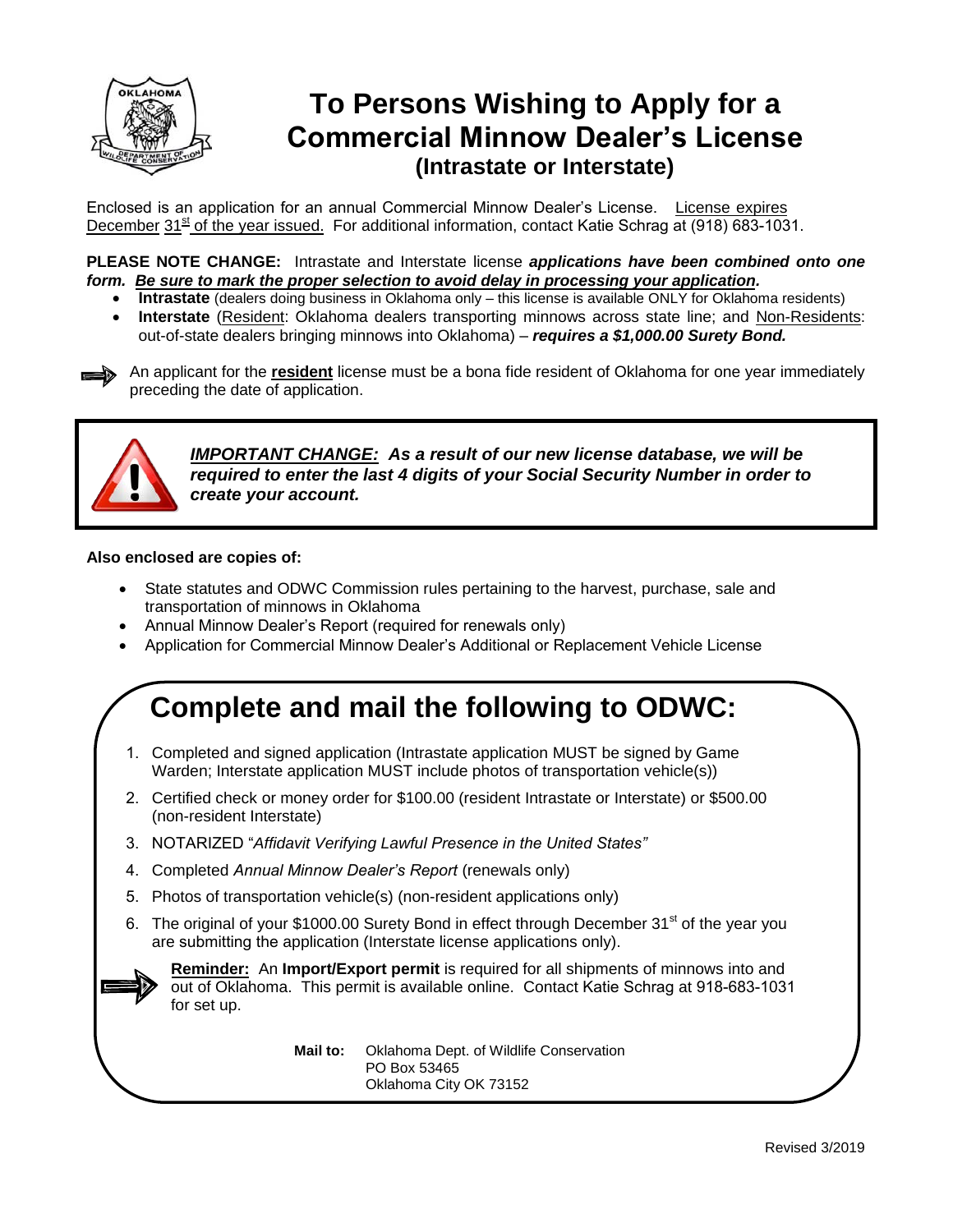### **Application for Commercial Minnow Dealer's License to Operate In the State of Oklahoma**



**FOR DEPARTMENT USE ONLY**

Permit #

Date Issued\_

#### *License expires Dec. 31st of year issued*

*An applicant for the resident license must be a bona fide resident of Oklahoma for one year immediately preceding the date of the application.*

\_\_\_ Intrastate (Oklahoma residents operating only in Oklahoma) (\$100.00)

\_\_\_ Interstate Resident (crossing state line) (\$100.00 + \$1000.00 Surety Bond)

\_\_\_ Interstate Non-Resident (traveling into Oklahoma) (\$500.00 + \$1000.00 Surety Bond)

**TOTAL AMOUNT ENCLOSED: \_\_\_\_\_\_\_\_\_** 

| <b>Personal Information</b>                                                                                                                                                                                                                                                                                                                                                      | Address: <u>Street, Box or Route</u> City<br>State<br>Zip                                                                                                                                                                                                                                                                                                                                                                                                                          |  |  |  |  |  |  |
|----------------------------------------------------------------------------------------------------------------------------------------------------------------------------------------------------------------------------------------------------------------------------------------------------------------------------------------------------------------------------------|------------------------------------------------------------------------------------------------------------------------------------------------------------------------------------------------------------------------------------------------------------------------------------------------------------------------------------------------------------------------------------------------------------------------------------------------------------------------------------|--|--|--|--|--|--|
|                                                                                                                                                                                                                                                                                                                                                                                  |                                                                                                                                                                                                                                                                                                                                                                                                                                                                                    |  |  |  |  |  |  |
| $\begin{array}{c} \rule{0pt}{2.5ex} \rule{0pt}{2.5ex} \rule{0pt}{2.5ex} \rule{0pt}{2.5ex} \rule{0pt}{2.5ex} \rule{0pt}{2.5ex} \rule{0pt}{2.5ex} \rule{0pt}{2.5ex} \rule{0pt}{2.5ex} \rule{0pt}{2.5ex} \rule{0pt}{2.5ex} \rule{0pt}{2.5ex} \rule{0pt}{2.5ex} \rule{0pt}{2.5ex} \rule{0pt}{2.5ex} \rule{0pt}{2.5ex} \rule{0pt}{2.5ex} \rule{0pt}{2.5ex} \rule{0pt}{2.5ex} \rule{0$ | Date of Birth: \[\[\] \] \] Height: \[\] ft. \[\] in. Weight: \[\] Hair Color: \] _________________ Eye Color: \]                                                                                                                                                                                                                                                                                                                                                                  |  |  |  |  |  |  |
| Part 1                                                                                                                                                                                                                                                                                                                                                                           | LAST 4 OF SSN: ___________(required) e-mail address: ___________________________                                                                                                                                                                                                                                                                                                                                                                                                   |  |  |  |  |  |  |
|                                                                                                                                                                                                                                                                                                                                                                                  |                                                                                                                                                                                                                                                                                                                                                                                                                                                                                    |  |  |  |  |  |  |
|                                                                                                                                                                                                                                                                                                                                                                                  | Your transport vehicle information:                                                                                                                                                                                                                                                                                                                                                                                                                                                |  |  |  |  |  |  |
| Part 2 - Vehicle                                                                                                                                                                                                                                                                                                                                                                 |                                                                                                                                                                                                                                                                                                                                                                                                                                                                                    |  |  |  |  |  |  |
|                                                                                                                                                                                                                                                                                                                                                                                  | Proper vats to aerate water? __ Yes __ No                                                                                                                                                                                                                                                                                                                                                                                                                                          |  |  |  |  |  |  |
|                                                                                                                                                                                                                                                                                                                                                                                  |                                                                                                                                                                                                                                                                                                                                                                                                                                                                                    |  |  |  |  |  |  |
|                                                                                                                                                                                                                                                                                                                                                                                  |                                                                                                                                                                                                                                                                                                                                                                                                                                                                                    |  |  |  |  |  |  |
| Approval                                                                                                                                                                                                                                                                                                                                                                         | Under terms of Oklahoma Statutes Title 29, Sections 2-121, 4-101, 4-115, 4-116, 4-117, 6-401, 6-501, and Wildlife Department<br>Rules 800:15-3-2, 15-3-3, 15-3-4, 15-3-5 and 15-3-6, I, the undersigned, herewith make application for a Commercial Minnow<br>Dealer's Intrastate or Interstate (as marked above) license. For Interstate license, I make application to import and/or export<br>minnows from and into the State of Oklahoma. My fee for said license is enclosed. |  |  |  |  |  |  |
| ×                                                                                                                                                                                                                                                                                                                                                                                | Date: _________________________                                                                                                                                                                                                                                                                                                                                                                                                                                                    |  |  |  |  |  |  |
|                                                                                                                                                                                                                                                                                                                                                                                  | Do we have your permission to give your name, address and telephone number to the public, upon request? Yes___ No__                                                                                                                                                                                                                                                                                                                                                                |  |  |  |  |  |  |
| Signature<br>П<br>$\mathbf{\hat{z}}$                                                                                                                                                                                                                                                                                                                                             | On ____________________ I inspected the above described minnow transport equipment and certify that it complies with the<br>rules and regulations of the Wildlife Conservation Department, and with the provisions of the 1981 Oklahoma Wildlife<br>Code, Title 29.                                                                                                                                                                                                                |  |  |  |  |  |  |
| Part                                                                                                                                                                                                                                                                                                                                                                             | <b>GAME WARDEN SIGNATURE</b>                                                                                                                                                                                                                                                                                                                                                                                                                                                       |  |  |  |  |  |  |
|                                                                                                                                                                                                                                                                                                                                                                                  | A \$1000.00 Surety Bond is required with Interstate license application.                                                                                                                                                                                                                                                                                                                                                                                                           |  |  |  |  |  |  |

**RETURN APPLICATION TO:** ODWC, PO Box 53465, Oklahoma City OK 73152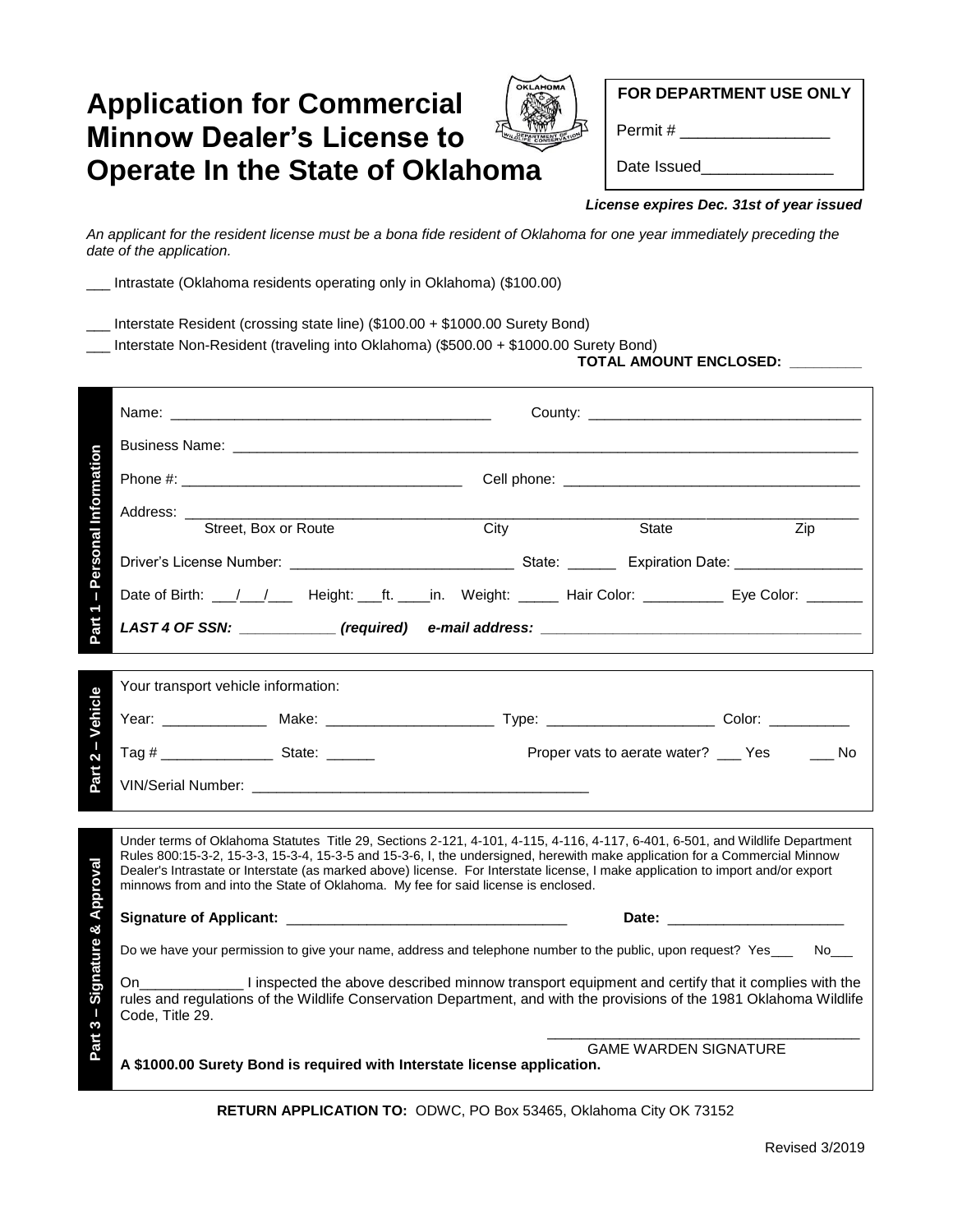# **Instructions for Required Affidavit:**

All natural persons applying for a commercial license from the Oklahoma Department of Wildlife Conservation ("Department") are required, by the provisions of 56 O.S. Supp. 2007 § 71, to provide the Department with verification of lawful presence in the United States by executing the Affidavit below before a notary public or other officer authorized to notarize affidavits under State law. If submitting your license application by mail, *this form must be signed, notarized and returned with your application before a license can be issued.* The Department's main office in Oklahoma City is staffed with notaries who will provide notary service at no cost to applicants who appear in person.

### **AFFIDAVIT VERIFYING LAWFUL PRESENCE IN THE UNITED STATES**

|                                                                     |       | <b>Affidavit of</b>                                                                       |
|---------------------------------------------------------------------|-------|-------------------------------------------------------------------------------------------|
|                                                                     |       |                                                                                           |
|                                                                     |       | [Applicant's printed name]                                                                |
| STATE OF OKLAHOMA<br>COUNTY OF                                      | ) ss: |                                                                                           |
| [Applicant's Name]                                                  |       | ________________, of lawful age, being first duly sworn, upon oath                        |
| states, under penalty of perjury, as follows:                       |       |                                                                                           |
| Naturalization Act, and I am lawfully present in the United States. |       | I am a United States Citizen, or I am a qualified alien under the federal Immigration and |
|                                                                     |       | [Signature of Applicant]                                                                  |
|                                                                     |       | Subscribed and sworn to or affirmed before me this ____ day of _________________          |
|                                                                     |       | NOTARY SIGNATURE                                                                          |
| My Commission Expires: _________________                            |       |                                                                                           |
| (Seal)                                                              |       |                                                                                           |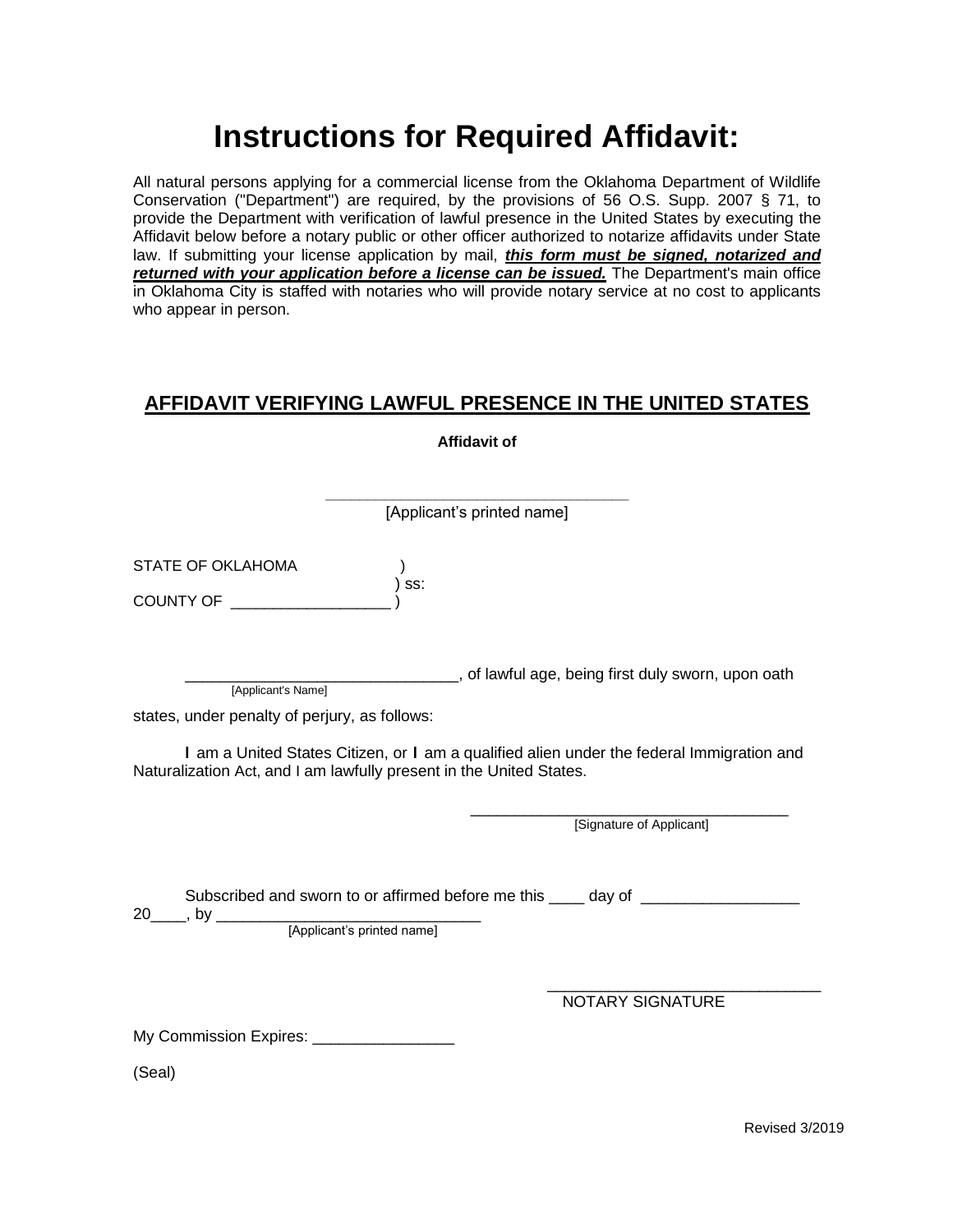## **Application for Commercial Minnow Dealer's Additional or Replacement Vehicle License**



Under the terms of Oklahoma Statutes Title 29 Sections 4-101, 4-117 and 6-401 no commercial minnow dealer may use more than one vehicle to transport minnows without having first procured a license for each additional vehicle from the Director. **ALL EXTRA VEHICLES MUST BE REGISTERED IN THE STATE OF RESIDENCE OF THE LICENSE HOLDER.** 

The fee for each additional license shall be twenty-five dollars (\$25.00). I am enclosing \$25.00 for each minnow dealer's vehicle license listed. My commercial minnow dealer's license number is \_\_\_\_\_\_\_\_\_\_\_\_\_\_\_\_\_\_\_\_ and is in effect until December 31, 20\_\_\_\_\_\_.

| Type of Commercial Minnow License (circle one)                                                                                                                                                                                                                                                                                                                                                                                 | <b>INTRASTATE</b> | <b>INTERSTATE</b>                                                                                                                                                                                                              |
|--------------------------------------------------------------------------------------------------------------------------------------------------------------------------------------------------------------------------------------------------------------------------------------------------------------------------------------------------------------------------------------------------------------------------------|-------------------|--------------------------------------------------------------------------------------------------------------------------------------------------------------------------------------------------------------------------------|
|                                                                                                                                                                                                                                                                                                                                                                                                                                |                   | County: County: County: County: County: County: County: County: County: County: County: County: County: County: County: County: County: County: County: County: County: County: County: County: County: County: County: County |
|                                                                                                                                                                                                                                                                                                                                                                                                                                |                   |                                                                                                                                                                                                                                |
|                                                                                                                                                                                                                                                                                                                                                                                                                                |                   |                                                                                                                                                                                                                                |
| Street, Box or Route                                                                                                                                                                                                                                                                                                                                                                                                           | $\overline{City}$ | State<br>Zip                                                                                                                                                                                                                   |
|                                                                                                                                                                                                                                                                                                                                                                                                                                |                   |                                                                                                                                                                                                                                |
| Date of Birth: \___/\___/\____ Height: \____ft. \____in. Weight: \_____ Hair Color: \____________ Eye Color: \________                                                                                                                                                                                                                                                                                                         |                   |                                                                                                                                                                                                                                |
| <b>Description of Transport Vehicle:</b>                                                                                                                                                                                                                                                                                                                                                                                       |                   |                                                                                                                                                                                                                                |
|                                                                                                                                                                                                                                                                                                                                                                                                                                |                   |                                                                                                                                                                                                                                |
|                                                                                                                                                                                                                                                                                                                                                                                                                                |                   | Proper vats to aerate water? ___ Yes _____ No                                                                                                                                                                                  |
|                                                                                                                                                                                                                                                                                                                                                                                                                                |                   |                                                                                                                                                                                                                                |
| I understand the Department will furnish decals for my transport vehicle or containers and the decals<br>are to be placed on the center of each door or sides of the containers and not defaced in any manner.<br>I further understand that my license must be with my transport vehicle anytime minnows are being<br>transported.                                                                                             |                   |                                                                                                                                                                                                                                |
| Applicant's Signature                                                                                                                                                                                                                                                                                                                                                                                                          | Date              |                                                                                                                                                                                                                                |
|                                                                                                                                                                                                                                                                                                                                                                                                                                |                   |                                                                                                                                                                                                                                |
| On $\frac{1}{\sqrt{1-\frac{1}{\sqrt{1-\frac{1}{\sqrt{1-\frac{1}{\sqrt{1-\frac{1}{\sqrt{1-\frac{1}{\sqrt{1-\frac{1}{\sqrt{1-\frac{1}{\sqrt{1-\frac{1}{\sqrt{1-\frac{1}{\sqrt{1-\frac{1}{\sqrt{1-\frac{1}{\sqrt{1-\frac{1}{\sqrt{1-\frac{1}{\sqrt{1-\frac{1}{\sqrt{1-\frac{1}{\sqrt{1-\frac{1}{\sqrt{1-\frac{1}{\sqrt{1-\frac{1}{\sqrt{1-\frac{1}{\sqrt{1-\frac{1}{\sqrt{1-\frac{1}{\sqrt{1-\frac{1}{\sqrt{1-\frac{1}{\sqrt{1-\$ |                   |                                                                                                                                                                                                                                |

complies with the rules and regulations of the Wildlife Conservation Department, and with the

provisions of the 1981 Oklahoma Wildlife Code, Title 29.

Game Warden Signature

\_\_\_\_\_\_\_\_\_\_\_\_\_\_\_\_\_\_\_\_\_\_\_\_\_\_\_\_\_\_\_\_\_\_\_\_\_\_\_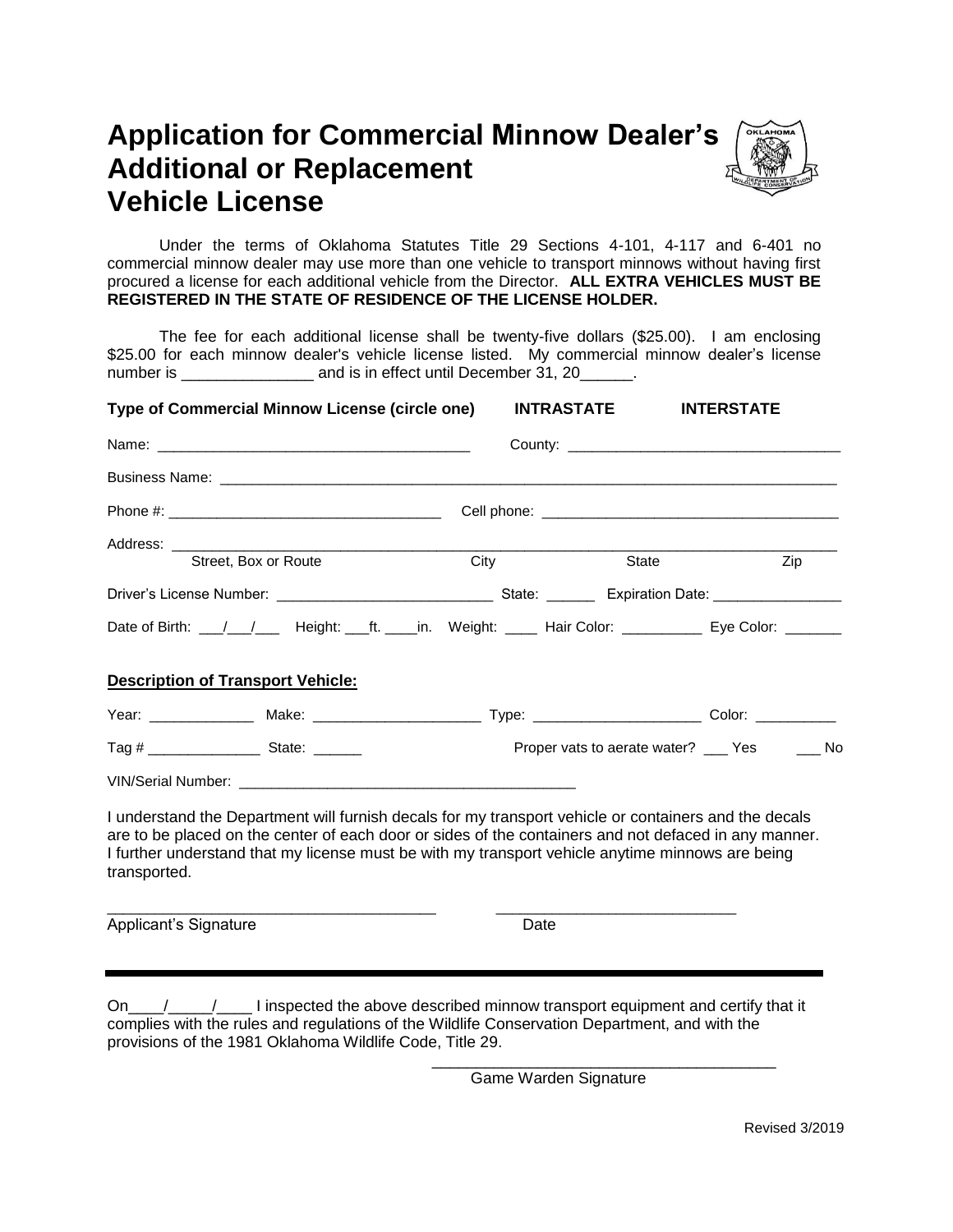

Name: \_\_\_\_\_\_\_\_\_\_\_\_\_\_\_\_\_\_\_\_\_\_\_\_\_\_\_\_\_\_\_ Permit # \_\_\_\_\_\_\_\_\_\_\_\_\_\_\_ Date: \_\_\_\_\_\_\_\_\_\_\_\_\_\_\_

### **Total sale value of all minnows sold during this year:**

#### *\*\*\* NOTICE:* **Renewals will not be issued unless accompanied by this completed form. \*\*\***

#### **I. Minnows Harvested From Rivers, Streams or Ponds:**

| <b>Species of</b><br>minnows harvested | River, stream or pond<br>where harvested | County | Lbs. of<br>each<br>species<br>harvested | Lbs. of<br>each<br>species<br>sold | Average<br>Price/lb.<br>when<br>sold |
|----------------------------------------|------------------------------------------|--------|-----------------------------------------|------------------------------------|--------------------------------------|
|                                        |                                          |        |                                         |                                    |                                      |
|                                        |                                          |        |                                         |                                    |                                      |
|                                        |                                          |        |                                         |                                    |                                      |
|                                        |                                          |        |                                         |                                    |                                      |
|                                        |                                          |        |                                         |                                    |                                      |

#### **II. Minnows Purchased From In-State Hatcheries for Resale:**

| Minnow species purchased | Name of hatchery | Lbs. of<br>each<br>species<br>purchased | Lbs. of<br>each<br>species<br>sold | Average<br>Price/lb.<br>when<br>sold |
|--------------------------|------------------|-----------------------------------------|------------------------------------|--------------------------------------|
|                          |                  |                                         |                                    |                                      |
|                          |                  |                                         |                                    |                                      |
|                          |                  |                                         |                                    |                                      |
|                          |                  |                                         |                                    |                                      |
|                          |                  |                                         |                                    |                                      |

#### **III. Minnows Purchased Out-of-State for Resale in Oklahoma:**

| Minnow species purchased | Where purchased | Lbs. of<br>each<br>species<br>purchased | Lbs. of<br>each<br>species<br>sold | Average<br>Price/lb.<br>when<br>sold |
|--------------------------|-----------------|-----------------------------------------|------------------------------------|--------------------------------------|
|                          |                 |                                         |                                    |                                      |
|                          |                 |                                         |                                    |                                      |
|                          |                 |                                         |                                    |                                      |
|                          |                 |                                         |                                    |                                      |
|                          |                 |                                         |                                    |                                      |

The above information is true and accurate:

Signature: \_\_\_\_\_\_\_\_\_\_\_\_\_\_\_\_\_\_\_\_\_\_\_\_\_\_\_\_\_\_\_\_\_\_\_\_ Date: \_\_\_\_\_\_\_\_\_\_\_\_\_\_\_\_\_\_\_\_\_\_\_\_\_\_\_\_\_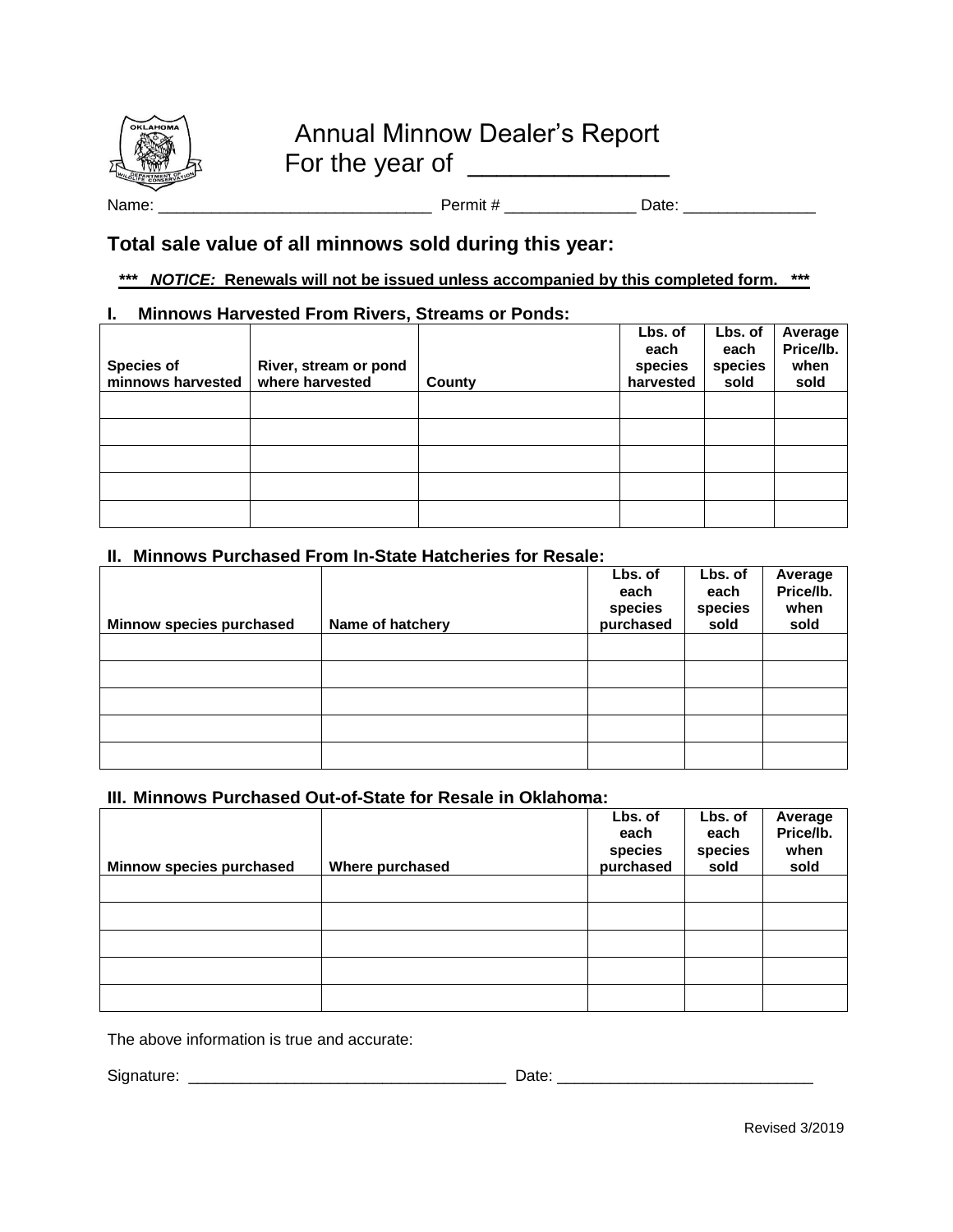# **Commercial Minnow Dealer's License Rules and Statutes**

#### **Title 29 O.S., 2-121 Minnows**

"Minnows" are small nongame fish commonly used for bait and include bluntnose, bullhead minnows, chubs, dace, darters, fatheads, killifish, small carp, small goldfish, shiners and stonerollers. Laws 1974, c. 17, § 2-121, eff. April 8, 1974.

#### **Title 29 O.S., 6-104 Operating provisions for minnow dealers**

- A. No person may seine, trap, transport and/or sell any minnows within this state without having a valid minnow dealer's license unless exempted under Section 4-116 of this title and without observing the following requirements:
	- 1. No seines used for seining minnows may have mesh larger than one-fourth (1/4) inch square, and no such seine shall be longer than seventy (70) feet in length;
	- 2. No licensee may employ more than four helpers or assistants in seining and trapping operations, and each helper or assistant must possess a valid Oklahoma Fishing License;
	- 3. No dealer or employees of the dealer may seine and trap in any river, stream or lake of Oklahoma without having first obtained written permission for such from the owners or tenants of the lands through which such waters flow or lie, and any written permit obtained by the dealer must be upon his person while being upon such lands;
	- 4. All vehicles used to transport minnows by a licensee in accordance with Sections 4-115 and 4-116 of this title must be equipped in such manner as to aerate the water in the containers by pressure methods and such vehicles or containers shall be marked conspicuously by decals bearing the inscription "Commercial Minnow Dealer", such decals to be furnished by the Department, to be placed on the center of each door or on the sides of the containers, and to be defaced in no manner; and
	- 5. All licensees shall send to the Department a true annual summary of all fish and other bait species captured.
- B. Any person convicted of violating the provisions of this section shall be fined not less than One Hundred Dollars (\$100.00) nor more than Two Hundred Dollars (\$200.00), or confined in the county jail for a period not to exceed thirty (30) days, or by both such fine and imprisonment.

Laws 1974, c. 17, § 6-401, eff. April 8, 1974; Laws 1988, c. 76, § 1, emerg. eff. March 25, 1988; Laws 1996, c. 242, § 4, emerg, eff. May 28, 1996.

#### Title 29 O.S., 6-501 Blocking minnow and fish movement—Commercial minnow harvesting restrictions— **Seizure and forfeiture of certain items-Fines and penalties**

- A. No person may place or cause to be placed in any creek, river, or stream in Oklahoma any stationary dam, net, trap, or obstacle of any nature for the purpose of blocking or partially blocking any minnow or fish movement up, down, into, or out of any creek, river, or stream. Commercial minnow harvest shall be prohibited for a distance of one-half (1/2) mile below any structure that diverts, partially diverts, blocks, or partially blocks normal fish movement. This section shall not be construed as to prohibit persons licensed to commercially seine minnows as provided for in the Oklahoma Wildlife Conservation Code from using seines no longer than forty (40) feet in length and no more than one-fourth-inch (1/4) mesh of nonmetallic material as a temporary block in waters open to the harvest of minnows nor prohibit those legally licensed to dip shad from harvesting shad in the tailwaters of this state. "Temporary block" shall mean no more than four (4) hours at anyone location in any twenty-four-hour period.
- B. Any dam, net, trap or other obstacle used and operated or intended for use in violation of the provisions of this section shall be removed and is subject to immediate seizure by any person authorized to enforce the provisions of the Oklahoma Wildlife Conservation Code if such person determines the object can be seized. A seized obstacle shall be held as evidence by order of the district attorney in the county where such item was seized until a forfeiture has been declared or a release ordered. Upon competent evidence at a hearing, held for such purpose, that the obstacle was used and operated or intended for use in violation of this section, the court shall order said obstacle forfeited to the state. Upon forfeiture, such items shall be sold at public auction and the proceeds from the sale shall be apportioned one-fourth (1/4) to the Department of Wildlife Conservation and three-fourths (3/4) to the district court in which such proceeding was brought. Any item unable to be seized or sold for any reason may be destroyed under the supervision of the Oklahoma Department of Wildlife Conservation Director.
- C. Any person convicted of violating the provisions of this section shall be punished by a fine not less than Two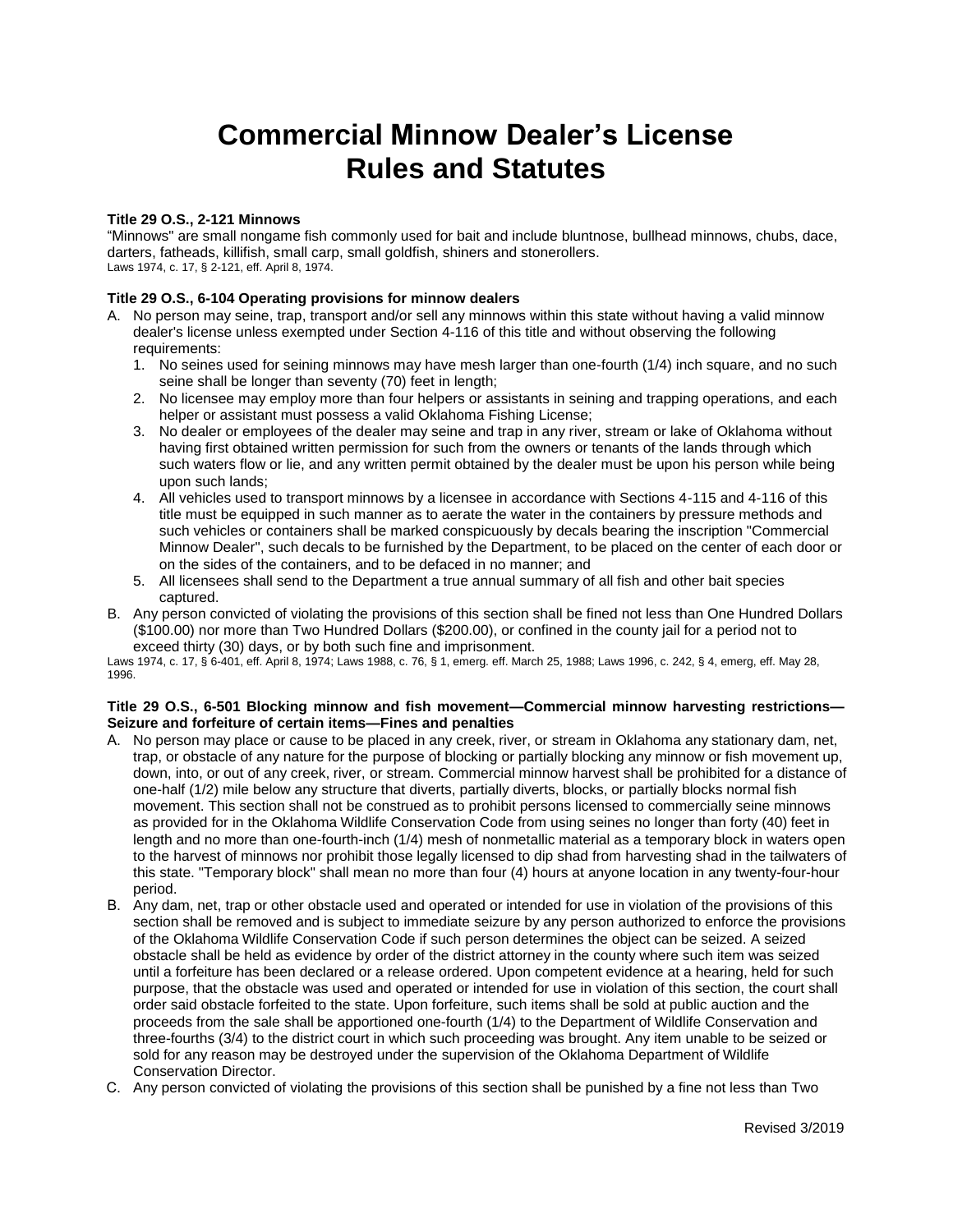Hundred Dollars (\$200.00) nor more than One Thousand Dollars (\$1,000.00), or by imprisonment in the county jail for not less than neither ten (10) days nor more than one (1) year, or by both such fine and imprisonment. Laws 1974, c. 17 § 6-501, eff. April 8, 1974; Laws 1984, c. 274 § 1, emerg. Eff. May 30 1984; Laws 1992, c. 149 § 10, emerg. Eff. April 30, 1992

#### **Title 29 O.S., 6-504 Release of fish in public waters**

- A. No person shall release, deposit, place or permit to be released, deposited or placed fish in any of the public streams, public lakes or public ponds whose stocking is controlled by and so designated by the Wildlife Conservation Director.
- B. Any person convicted of violating the provisions of this section shall be punished by the imposition of a fine of not less than Twenty-five Dollars (\$25.00) nor more than One Hundred Dollars (\$100.00), or by imprisonment in the county jail for a period not to exceed thirty (30) days, or by both said fine and imprisonment.

Laws 1974, c. 17 § 6-504 eff. April 8, 1974; Laws 1991, c. 182, § 45, eff. Sept 1, 1991

#### **Title 29 O.S., 6-601 Controls on noxious aquatic plants**

- A. It shall be unlawful for any person to:
	- 1. Import into;
		- 2. Transport in;
		- 3. Place or cause to be placed in the waters of; or
		- 4. Cultivate or cause to propagate in the waters of;

this state any noxious aquatic plant or seed or reproductive part thereof.

- B. Noxious aquatic plant shall be any aquatic plant which may cause injury to the environment of the state and declared to be noxious by regulation of the Oklahoma Wildlife Conservation Commission.
- C. Any person who knowingly or willfully violates any provision of this section shall be guilty of a misdemeanor and upon conviction shall be punished by the imposition of a fine of not less than Ten Dollars (\$10.00) nor more than One Hundred Dollars (\$100.00)

#### Title 29 O.S., 4-115 Minnow Dealer's interstate license

- A. No person may ship or transport minnows for sale into or out of this state without having first procured a license for such from the Director.
- B. Commercial minnow export and import:
	- 1. Except as otherwise provided in the Oklahoma Wildlife Conservation Code, $1$  no person may harvest, attempt to harvest, assist in harvesting, sell, or buy for the purpose of exporting minnows from the waters of this state or import into this state, without having first procured the proper license for such purposes from the Director. The fees for licenses under this section shall be set by the Commission for persons having an established residence in this state and who have been currently residing in this state for a period of one (1) year or more prior to the issuance of a license and for nonresidents;
	- 2. Prior to the issuance of this license, the applicant shall file with the Department a surety bond issued by a company licensed to do business in this state in the sum of One Thousand Dollars (\$1,000.00), conditioned upon the observance and compliance with the provisions of the Oklahoma Wildlife Conservation Code. This bond shall be subject to forfeiture upon conviction for the violation of any of the provisions of the Oklahoma Wildlife Conservation Code or resolutions of the Department;
	- 3. The Commission shall regulate the harvest season, harvest limits, exports limits, size and species to be harvested. The Commission shall issue such other regulations as it deems necessary and shall design all forms necessary for the operation of these provisions;
	- 4. No minnows shall be harvested except during daylight hours from sunrise to sunset as set by the National Weather Service. The Commission shall designate the waters of this state where the harvest of minnows for export purposes shall be permitted;
	- 5. All persons licensed as "Commercial Minnow Export Dealers" shall comply with Sections 6-401 and 6-501 of the Oklahoma Wildlife Conservation Code and with all resolutions of the Commission pertaining to the export of minnows from this state; and
	- 6. Provided, however, any person leaving the state possessing three (3) dozen or fewer minnows or any person selling or shipping minnows raised in a regularly licensed commercial minnow hatchery shall be I exempt from the licensing provisions of this section.
- C. Any person convicted of violating any provisions of this section shall be punished by a fine of not less than One Hundred Dollars (\$100.00) nor more than Two Hundred Dollars (\$200.00).

Laws 1974, c. 17, § 4-113, eff. April 8, 1974. Laws 1981, c. 195, § 4, eff. July 1, 1981; Laws 1982, c. 154, § 5, eff. Jan. 1 1983.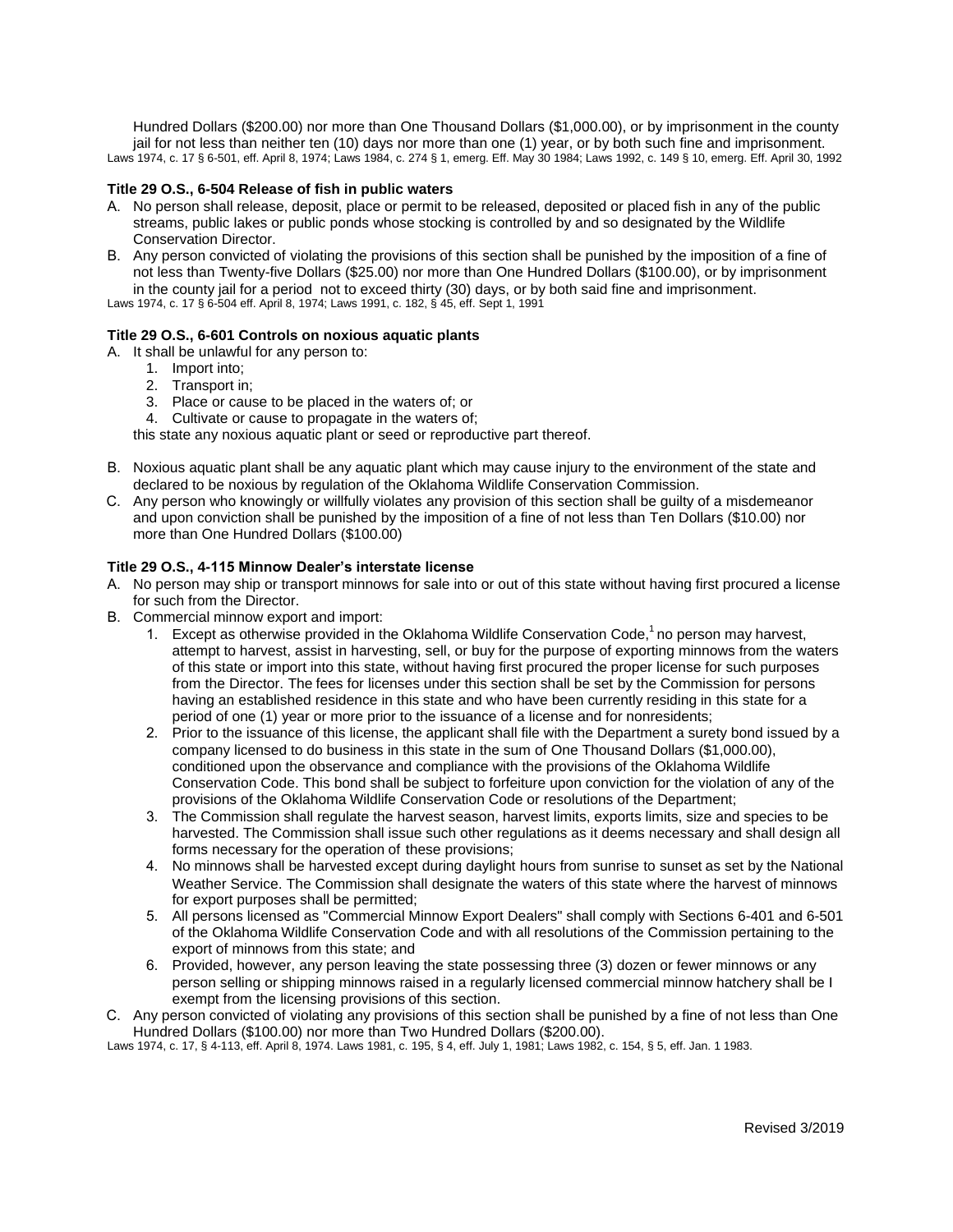#### **Title 29 O.S., 4-116 Minnow Dealer's intrastate license -- Exceptions**

- A. No person may seine, trap, transport or sell minnows within the state for commercial purposes without having first procured a license from the Director.
- B. Each applicant for such license shall be a resident of Oklahoma for a period of one (1) year immediately preceding his application, and it must appear to the Director that the applicant does not intend to use the license for the purpose of violating any of the laws of the State of Oklahoma, and that the equipment to be used by the applicant complies with the provisions of Section 6-401 of the Oklahoma Wildlife Conservation Code.
- C. Persons excepted from the license requirements of this section are:
	- 1. Any person who seines, traps or transports minnows for his own use as bait, if the seine used does not exceed twenty (20) feet in length, and the mesh is no larger than one-fourth (1/4) inch square, or if only one trap is used;
	- 2. Any person under sixteen (16) years of age who seines, traps and sells minnows for commercial purposes within the county of his residence in quantities which do not require a special vehicle for transportation, as described in paragraph 4, subsection A of Section 6-401 of the Oklahoma Wildlife Conservation Code
	- 3. Any retailer selling lawfully acquired minnows.
- D. The fees for a license under this section and the fee for renewal of such license shall be determined by the Wildlife Conservation Commission.
- E. Any person convicted of violating any provisions of this section shall be punished by a fine of not less than One Hundred Dollars (\$100.00) nor more than Two Hundred Dollars (\$200.00).

Laws 1974, c. 17, § 4-116, eff. April 8, 1974. Laws 1981, c. 195, § 5, eff. July 1, 1981; Laws 1982, c. 164 § 6, eff. Jan. 1, 1983.

#### Title 29 O.S., 4-117 Minnow Dealer's vehicle license

- A. No holder of a license as a commercial minnow dealer in this state may use more than one vehicle to transport minnows without having first procured a license for each additional vehicle from the Director.
- B. The fees for each additional license shall be determined by the Wildlife Conservation Commission.
- C. Any person convicted of violating this section shall be punished by a fine of not less than One Hundred Dollars (\$100.00) nor more than Two Hundred Dollars (\$200.00).

Laws 1974, c. 17, § 4-117, eff. April 8, 1974. Laws 1981, c. 195, § 6, eff. Jan. 1, 1982; Laws 1982, c. 154, § 7, eff. Jan. 1, 1983.

#### **800:15-3-2. License and fee requirements**

- **(a) Interstate license.** No person may ship or transport minnows for sale into or out of this state without having first procured a minnow dealer's interstate license. The fee for said license shall be \$100.00 for residents of the state (those who have been residing in the state one (1) year prior to issuance of license) and \$500.00 for a non-resident of the state. Prior to issuance of a minnow dealers interstate license the applicant shall file with the Department a good and sufficient surety bond by a surety company licensed to do business in this state in the sum of one thousand dollars (\$1,000.00) which shall be subject to forfeiture to the Department upon conviction for the violation of any provisions of this subchapter or State Statutes. The license shall be an annual license beginning January 1 and ending December 31.
- **(b) Intrastate license.** No person may seine, trap, transport, and/or sell minnows within the state for commercial purposes without having first procured a minnow dealer's intrastate license. The fee for said license shall be \$100.00 for residents of the state and \$250.00 for a non-resident of the state. The license shall be an annual license beginning January 1 and ending December 31.
- **(c) Minnow dealer's vehicle license.** No holder of a commercial minnow dealer's license may use more than one vehicle to transport minnows without having first procured a license for each additional vehicle. The fee for each additional vehicle license shall be \$25.00. The license shall be an annual license beginning January 1 and ending December 31.
- **(d) Non-commercial minnow seining.** Minnows may be taken for personal use as bait by seining in accordance with provisions of 29 O.S., Sections 4-115, 4-116 and OAC 800:10, Subchapters 3 and 5.

#### **800:15-3-3. General; operating provisions**

 Those licensed as commercial minnow dealers shall operate in accordance with 29 O.S., Sections 4-115, 4-116, 4-117, 6-401 and 6- 501. Commercial minnow dealers shall furnish the Department of Wildlife Conservation a true report of the annual harvest of minnows as prescribed by the Department. This report should be on file with the Department before a new license shall be issued.